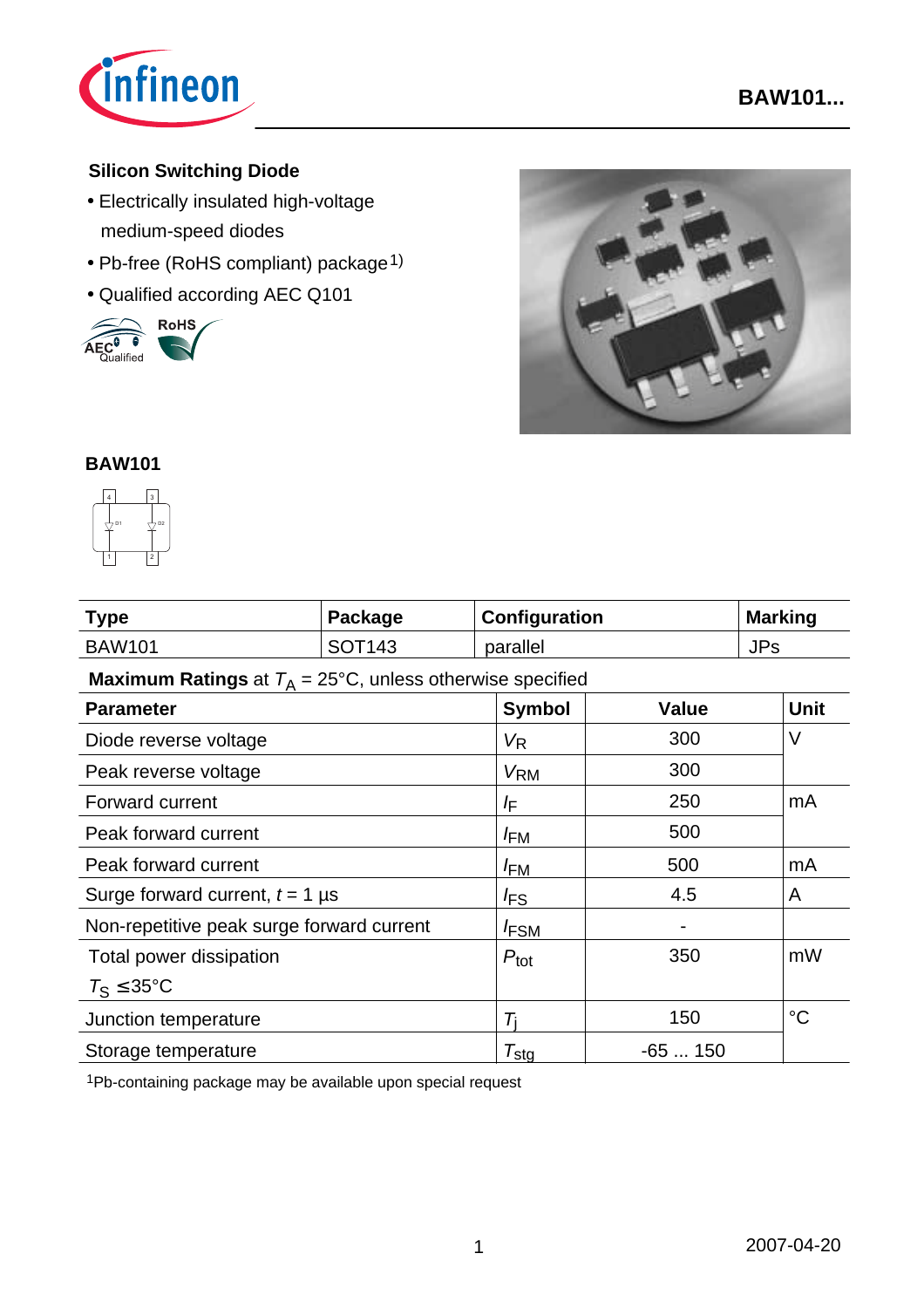

#### **Thermal Resistance**

| <b>Parameter</b>                         | <b>Symbol</b> | Value      | <b>Unit</b> |
|------------------------------------------|---------------|------------|-------------|
| Junction - soldering point <sup>1)</sup> | $R_{th,JS}$   | $\leq$ 330 | K/W         |
| <b>BAW101</b>                            |               |            |             |

#### **Electrical Characteristics** at  $T_A = 25^{\circ}$ C, unless otherwise specified

| <b>Symbol</b>  | <b>Values</b> |      | <b>Unit</b> |    |
|----------------|---------------|------|-------------|----|
|                | min.          | typ. | max.        |    |
|                |               |      |             |    |
| $V_{(BR)}$     | 300           |      |             | V  |
|                |               |      |             |    |
| k              |               |      |             | μA |
|                |               |      | 0.15        |    |
|                |               |      | 50          |    |
| $V_{\text{F}}$ |               |      | 1.3         | V  |
|                |               |      |             |    |
|                |               |      |             |    |
| $C_{\text{T}}$ |               | 6    |             | рF |
|                |               |      |             |    |
| $t_{\rm{rr}}$  |               | 1    |             | μs |
|                |               |      |             |    |
|                |               |      |             |    |
|                |               |      |             |    |

# **Test circuit for reverse recovery time**



Pulse generator:  $t_p = 10 \mu s$ ,  $D = 0.05$ ,  $t_r = 0.6$ ns, *R*<sup>i</sup>  $R_i = 50\Omega$ 

Oscillograph:  $R = 50Ω$ ,  $t<sub>f</sub> = 0.35$ ns,  $C ≤ 1pF$ 

<sup>1</sup>For calculation of R<sub>thJA</sub> please refer to Application Note Thermal Resistance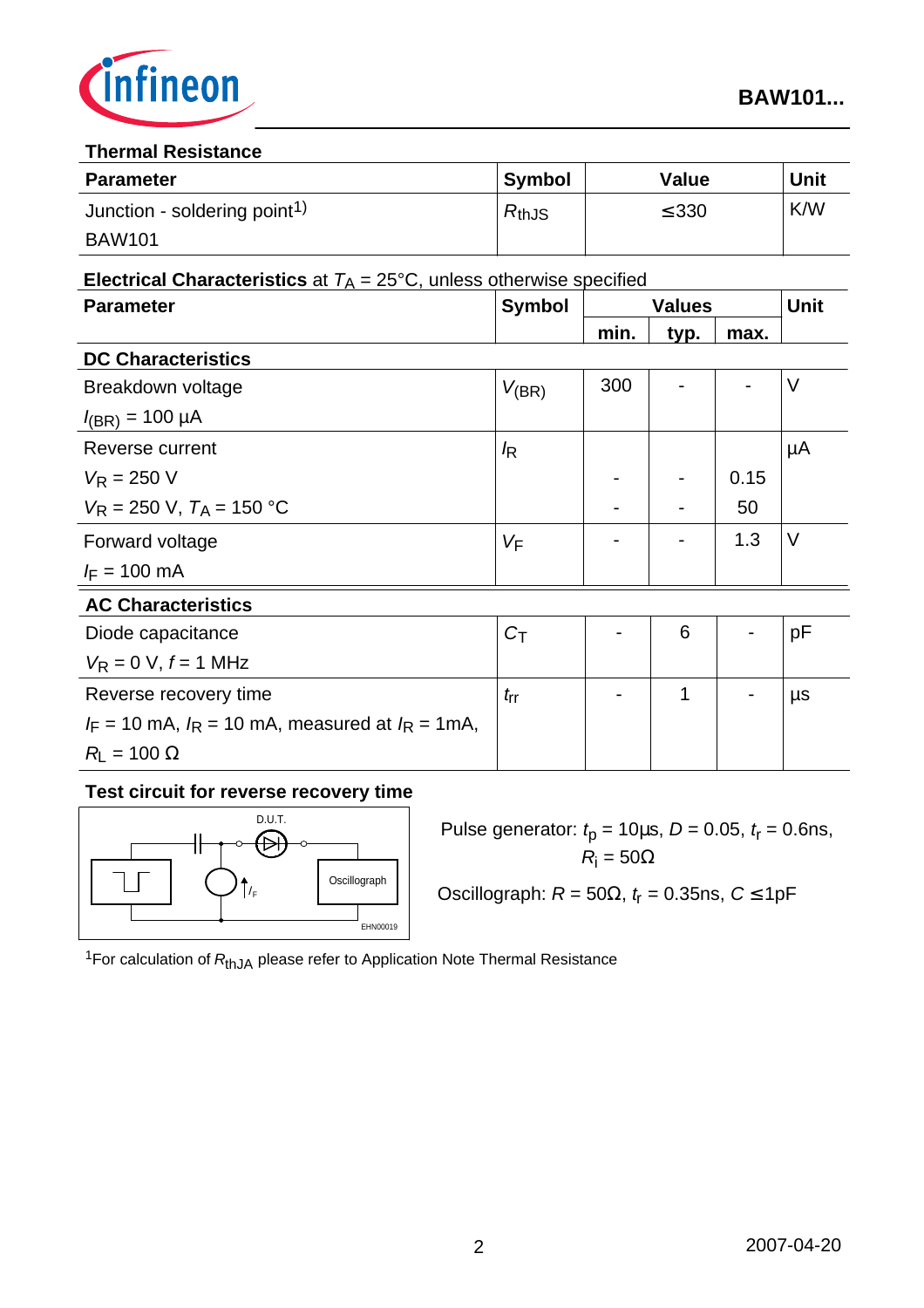

# **Reverse current**  $I_R = f(T_A)$

 $V_R = 250V$ 



**Forward Voltage**  $V_F = f(T_A)$ 

*I* F = Parameter



**Forward current**  $I_F = f(V_F)$ 

 $T_A = 25$ °C



**Forward current**  $I_F = f(T_S)$ BAW101

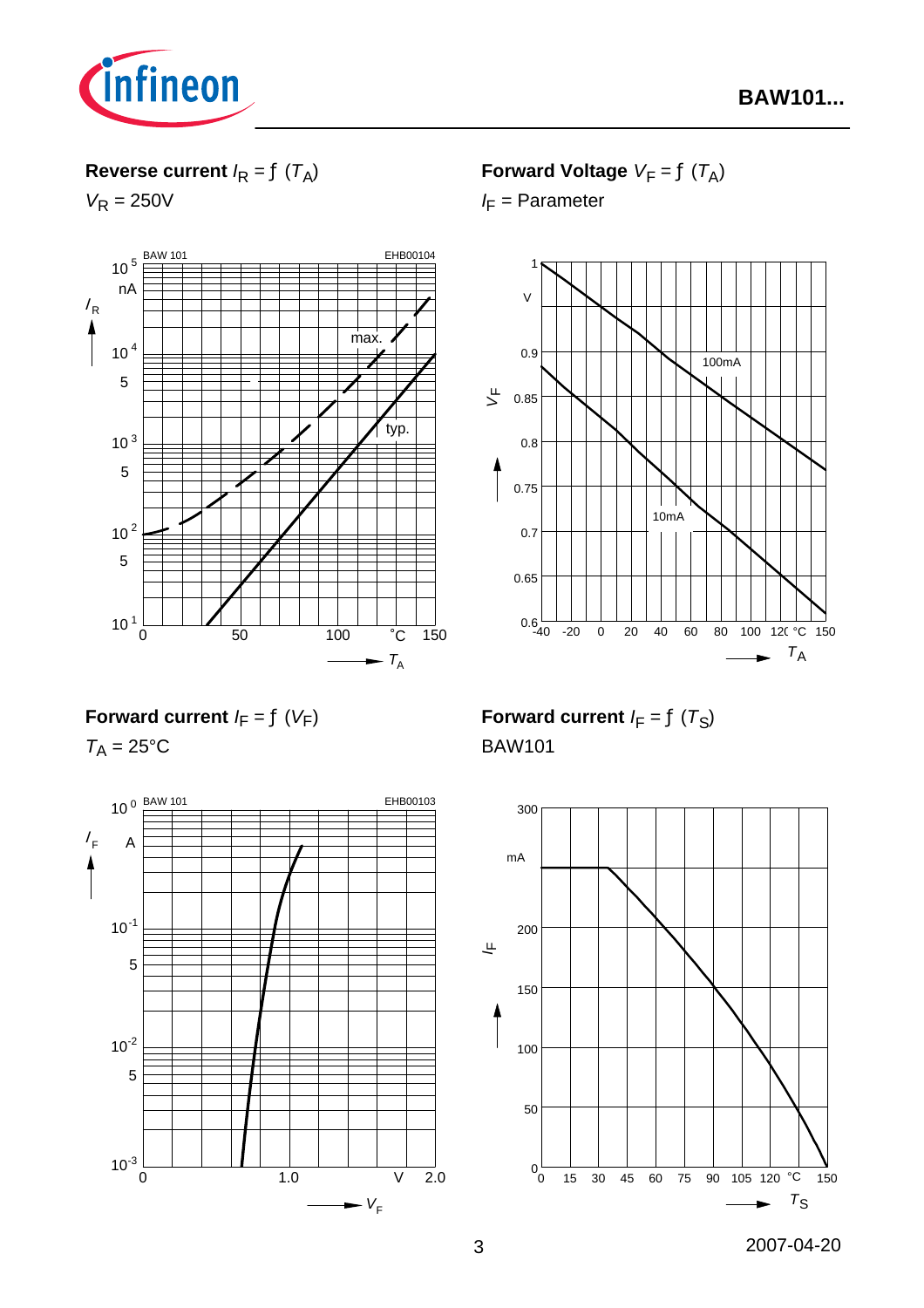